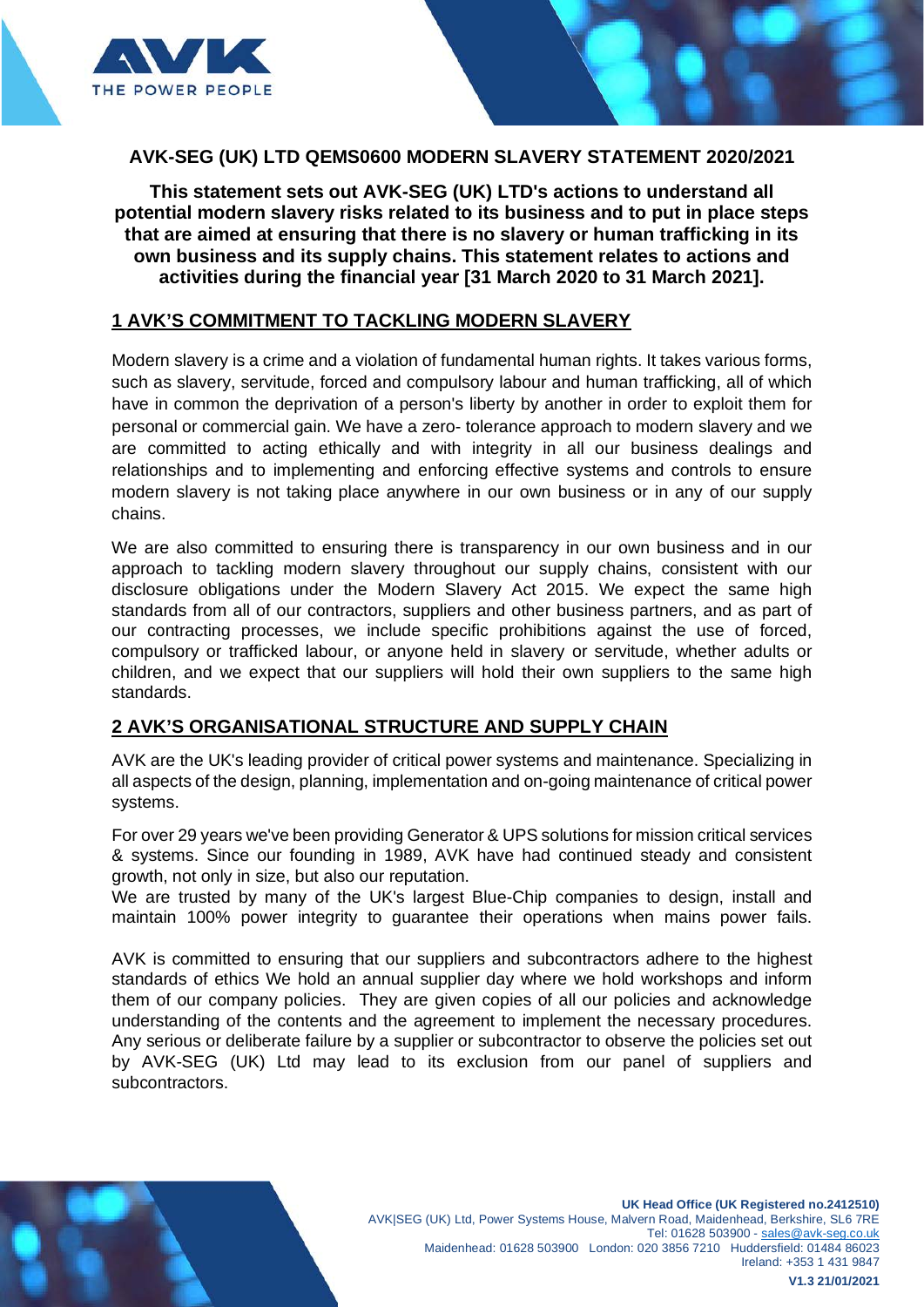

## **3 AVK'S RESPONSIBILITY FOR ANTI-SLAVERY INITIATIVES**

The board of directors has overall responsibility for ensuring this policy complies with our legal and ethical obligations, and that all those under our control comply with it.

The Managing Director has primary and day-to-day responsibility for implementing this policy, monitoring its use and effectiveness, dealing with any queries about it, and auditing internal control systems and procedures to ensure they are effective in countering modern slavery.

Management at all levels are responsible for ensuring those reporting to them understand and comply with this policy and are given adequate and regular training on it and the issue of modern slavery in supply chains.

#### **3.1 Compliance of with the Statement**

You must ensure that you read, understand and comply with this statement.

The prevention, detection and reporting of modern slavery in any part of our business or supply chains is the responsibility of all those working for us or under our control. You are required to avoid any activity that might lead to, or suggest, a breach of this policy.

You are encouraged to raise concerns about any issue or suspicion of modern slavery in any parts of our business or supply chains of any supplier tier at the earliest possible stage.

If you believe or suspect a breach of this policy has occurred or that it may occur you must notify the Managing Director as soon as possible. You should note that where appropriate, and with the welfare and safety of local workers as a priority, we will give support and guidance to our suppliers to help them address coercive, abusive and exploitative work practices in their own business and supply chains.

If you are unsure about whether a particular act, the treatment of workers more generally, or their working conditions within any tier of our supply chains constitutes any of the various forms of modern slavery you should report your concerns to [compliance@avk-seg.co.uk](mailto:compliance@avk-seg.co.uk) which will be dealt with in confidentiality.

#### **4 AVK'S SUPPORTING POLICIES WITH REGARDS TO MODERN SLAVERY**

AVK operates the following policies that describe its approach to the identification of modern slavery risks and steps to be taken to prevent slavery and human trafficking in its operations

**4.1 Anti-Slavery and Human Trafficking Policy –** AVK-SEG (UK) LTD's policy which covers our Statement, Responsibility, Compliance, Awareness and Breaches.

**4.2 Equal Opportunities Policy -** AVK-SEG (UK) LTD's policy which covers our Objectives, Responsibility, Recruitment and Training, Pay, Benefits and Promotion, Maternity and Parenthood and Discipline and Breaches.

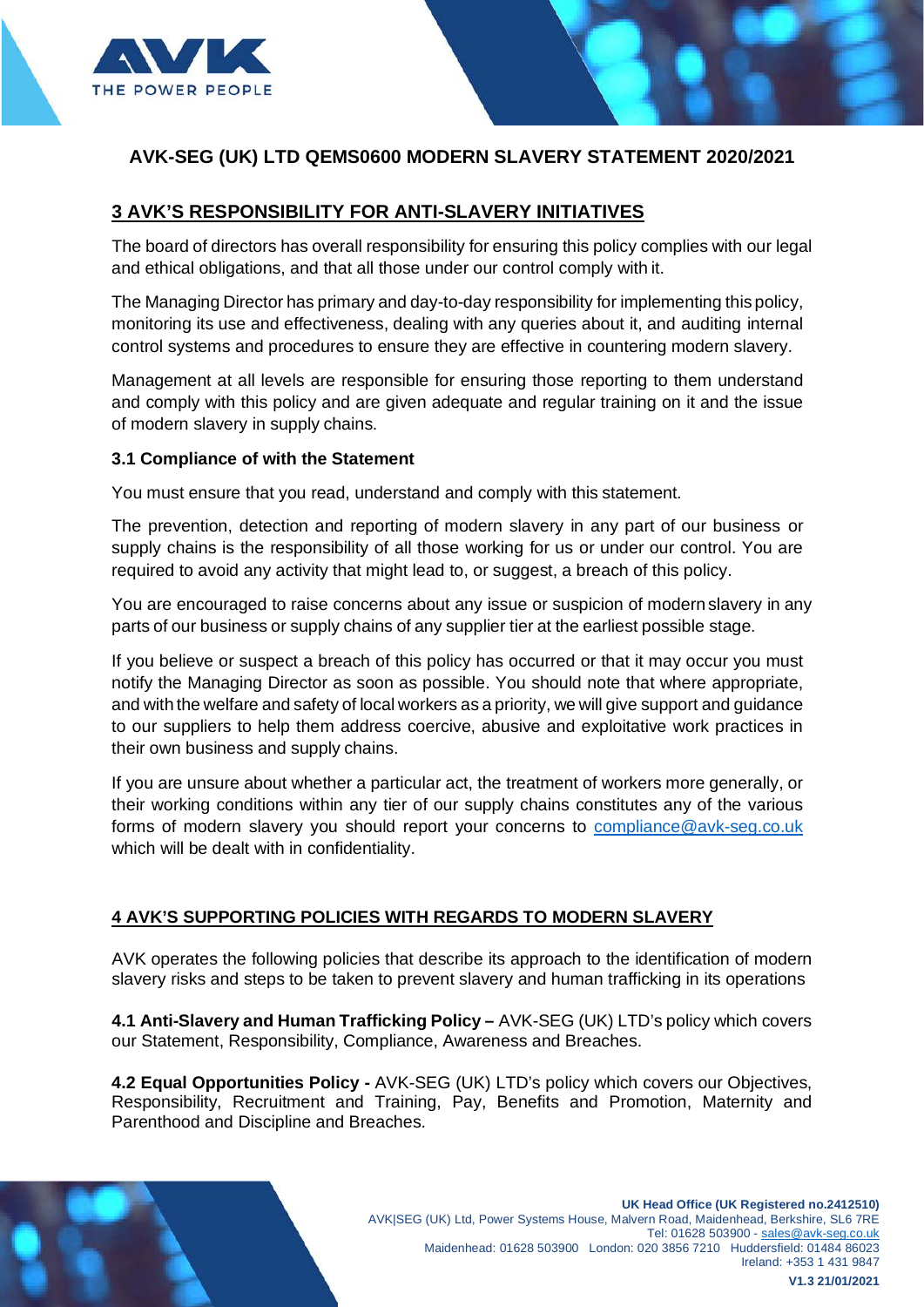

**4.3 Recruitment Policy** - AVK-SEG (UK) LTD's policy which covers our Introduction, Advertising, Selection Process, Initial Interview, Second Interview.

**4.4 Disclosures Policy** - AVK-SEG (UK) LTD's policy which covers our Introduction and Procedure

Should you wish to see a copy of these policies kindly send an email to [compliance@avk](mailto:alisha.kellmann@avk-seg.co.uk)[seg.co.uk](mailto:alisha.kellmann@avk-seg.co.uk) titled AVK Policy Request.

## **5 AVK'S DUE DILIGENCE PROCESS**

As part of our efforts to monitor and reduce the risk of slavery and human trafficking occurring within our supply chains, we have adopted due diligence procedures which are designed to:

- 1. Establish and assess areas of potential risk in our business and supply chains;
- 2. Monitor potential risk areas in our business and supply chains;
- 3. Create an annual risk profile for each supplier;
- 4. Reduce the potential risk of slavery and human trafficking occurring in our business and supply chains;
- 5. Invoking sanctions against suppliers that fail to improve their performance in line with an action plan or seriously violate our Supplier code of conduct;
- 6. and provide adequate protection for whistle-blowers.

AVK-SEG (UK) LTD ensures all suppliers of technology and technical services complete an AVK-SEG Supplier Questionnaire and they will be made aware of this Modern Slavery Statement and it shall become an integral part of their contract. They are bound by the provisions contained in it and shall abide by it.

For a copy of our Due Diligence Procedure please email [compliance@avk-seg-co.uk.](mailto:Alisha.kellmann@avk-seg-co.uk)

## **6 AVK'S PERFORMANCE INDICATORS**

The organisation has reviewed its key performance indicators (KPIs). As a result, the organisation is:

- requiring all staff to be introduced to our Modern Slavery Statement at induction;
- refreshers to be sent out via email every 6 months to all staff and subcontractors (Toolbox Talks).